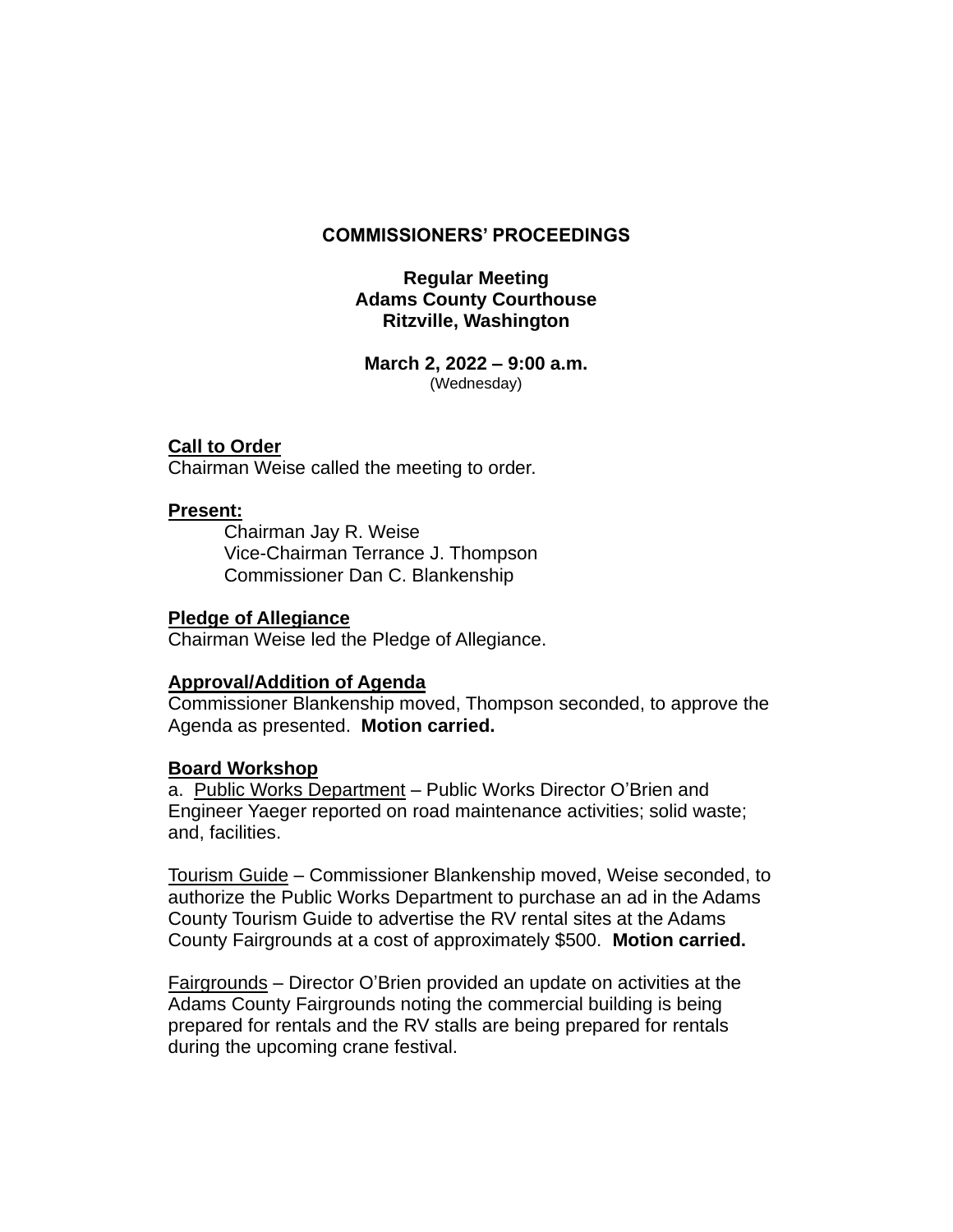Additionally, a letter from Roger Ensz, Othello Fair Board, was reviewed in which approval is being requested for the following proposed improvements at the fairgrounds:

- 1. Ensz is requesting to pour concrete on the west side of the Exhibit Building – additional discussion is necessary to consider current infrastructure.
- 2. Ensz noted the poplar trees on the west side of the fairgrounds will be topped by Avista Utilities and would like the county to dispose of the debris – this project is being coordinated with Avista Utilities and the county is researching the best way to handle the debris.
- 3. Ensz is requesting the removal of two (2) evergreen trees by the exit gate and one (1) evergreen tree by the office – this project will require additional discussion prior to proceeding.
- 4. Ensz is requesting clean-up of the office as well as painting the building – unused or unnecessary wires will need to be identified prior to being removed; and, the office may be painted in a color consistent with the current scheme of the buildings.

Commissioner Weise will respond to Mr. Ensz with the above findings.

### Engineering

Engineer Yaeger provided updates on the Herman Road deck replacement project; Booker Road guardrail repair; Title VI Plan update for 2022; and, 2021 Annual Certification to the County Road Administration Board (CRAB).

### Hatton Road Safety Project (CRP-196)

Assistant County Engineer Reynolds reviewed the Local Agency Agreement between Washington State Department of Transportation and Adams County; and, the Local Agency Federal Aid Project Prospectus between Washington State Department of Transportation and Adams County to request federal funding for the Hatton Road Safety project. Action is anticipated March 8, 2022.

# Adams County Sheriff's Evidence Building

Public Works Director O'Brien provided an update of the progress of the Adams County Sheriff's Evidence Building project. O'Brien requested and received Board **consensus to authorize the architectural firm to draft a preliminary site plan to identify the area of potential effect for the purpose of geotechnical work as well as cultural work.**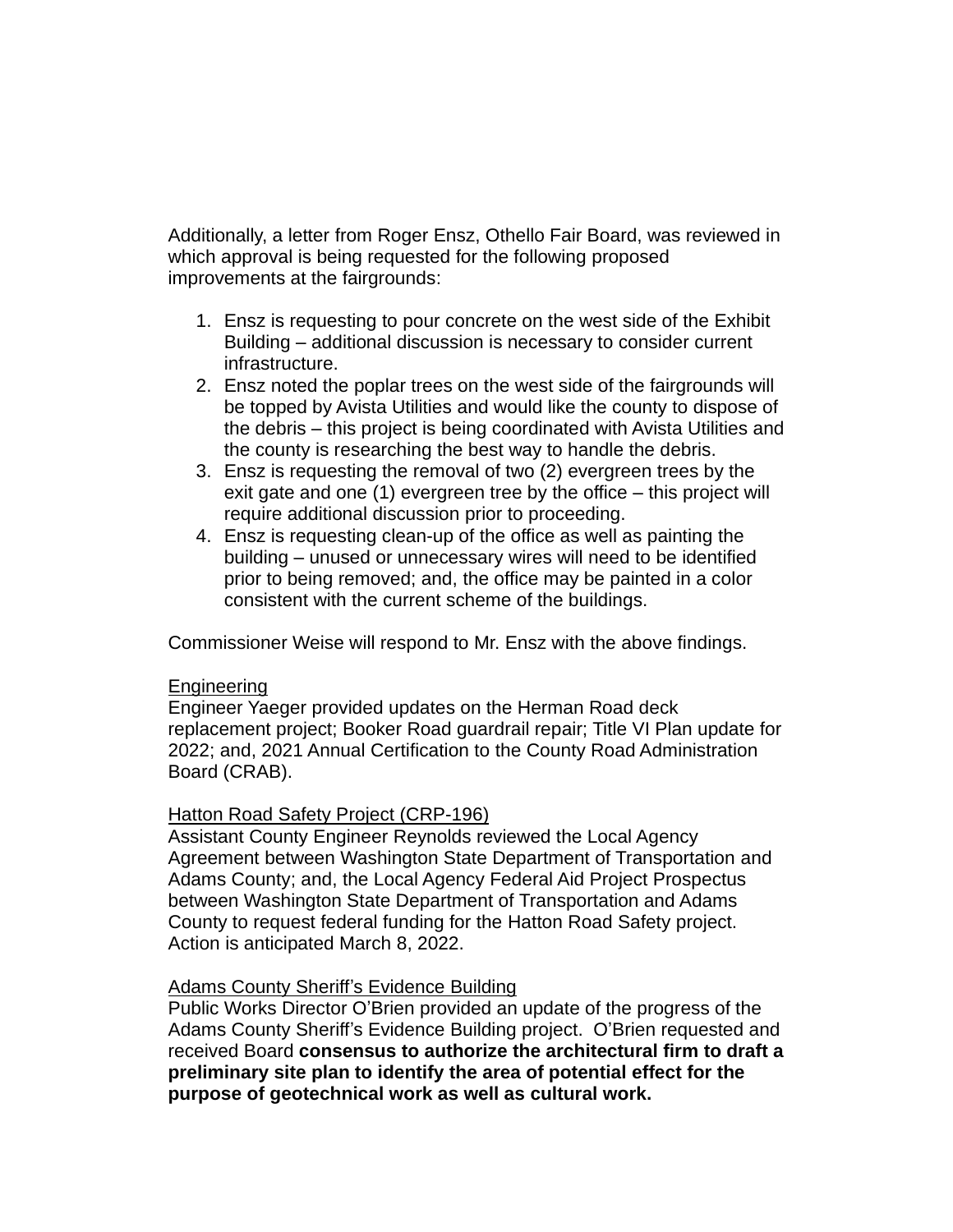Program Charter – Vegetation Management 2022 Public Works Director O'Brien reviewed the maintenance department's Program Charter – Vegetation Management 2022 plan.

# **Board Workshop**

a. Geographic Information System Department – GIS Director Stolsig provided future objectives and goals within the GIS Department, noting he is working on voter precincts with Auditor Hunt.

b. Emergency Management Department - Director Duffey reported on accomplished goals, noting the CEMP review has been postponed due to staffing issues at the state level; and, the Spokane Homeland Security Audit has been completed with no reported findings. Current projects include the Radiological Emergency Preparedness (REP) Plan update; LEPC meetings; outreach partnership activities; and, Hazard Mitigation contractor selection.

Director Duffey reviewed Grant No. SCEM-2111/E22-124, in the amount of \$22,958, between Spokane County Emergency Management and Adams County in Conjunction with FY 2021 Homeland Security Grant Program. The purpose of the grant is to fund efforts to prevent terrorism and other catastrophic events and to prepare for threats and hazards. Action is anticipated March 8, 2022.

c. Building and Planning Department – Director Wiltse presented a *draft* Adams County Shoreline Master Program – Periodic Review Agreement, SEASMP-2123-AdCoBP-00177 between the State of Washington Department of Ecology and Adams County. Wiltse requested authorization to advertise for proposals for consultants to perform tasks related to the grant. The Board by **consensus denied authorization to advertise for consultants until such time the grant agreement is finalized and approved.**

Additionally, Director Wiltse provided updates on departmental activities as well as Adams County Planning Commission activities.

Commissioner Weise, based on the **consensus of the Board, requested a current fee schedule, as set by resolution, from the Building and Planning Department.**

d. Central Services Department – Director Boness was unavailable.